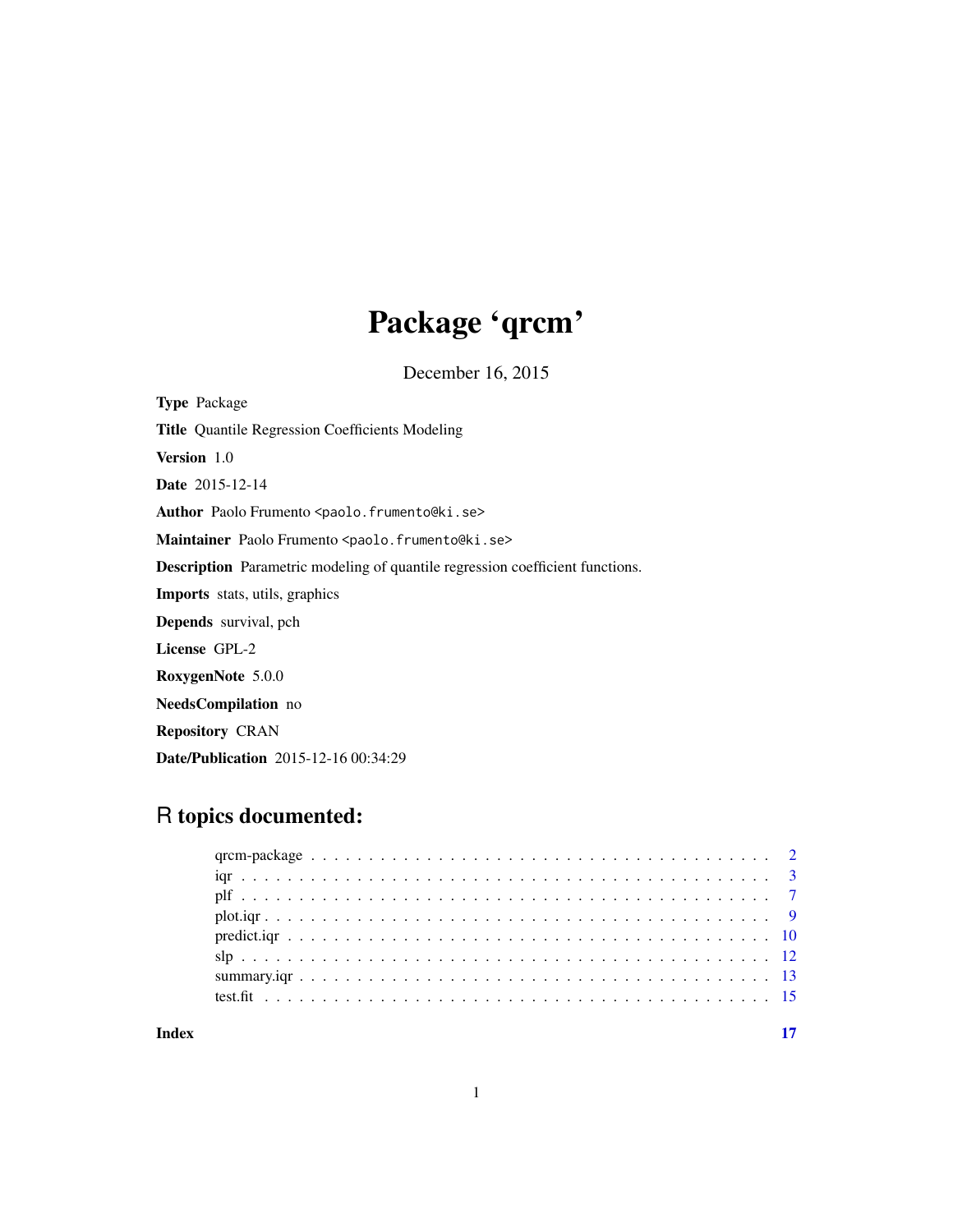#### Description

This package implements Frumento and Bottai's (2015) method for quantile regression coefficient modeling (qrcm), in which quantile regression coefficients are described by (flexible) parametric functions of the order of the quantile. This permits modeling the entire conditional quantile function of a response variable.

#### Details

| Package: | qrcm       |
|----------|------------|
| Type:    | Package    |
| Version: | 1.0        |
| Date:    | 2015-12-14 |
| License: | $GPI - 2$  |

The function [iqr](#page-2-1) permits specifying the regression model. Two special functions, [slp](#page-11-1) and [plf](#page-6-1), are provided to facilitate model building. The auxiliary functions [summary.iqr](#page-12-1), [predict.iqr](#page-9-1), and [plot.iqr](#page-8-1) can be used to extract information from the fitted model, while [test.fit](#page-14-1) provides additional diagnostic tools.

#### Author(s)

Paolo Frumento

Maintainer: Paolo Frumento <paolo.frumento@ki.se>

#### References

Frumento, P., and Bottai, M. (2015). *Parametric modeling of quantile regression coefficient functions*. Biometrics, doi: 10.1111/biom.12410.

### Examples

```
# use simulated data
n < - 1000x \leftarrow \text{rexp}(n)y \leftarrow runif(n, 0, 1 + x)model \leq iqr(y \sim x, formula.p = \sim p + I(p^2))
summary(model)
summary(model, p = c(0.1, 0.2, 0.3))
predict(model, type = "beta", p = c(0.1, 0.2, 0.3))predict(model, type = "CDF", newdata = data.frame(x = c(1,2,3), y = c(0.5,1,2)))
```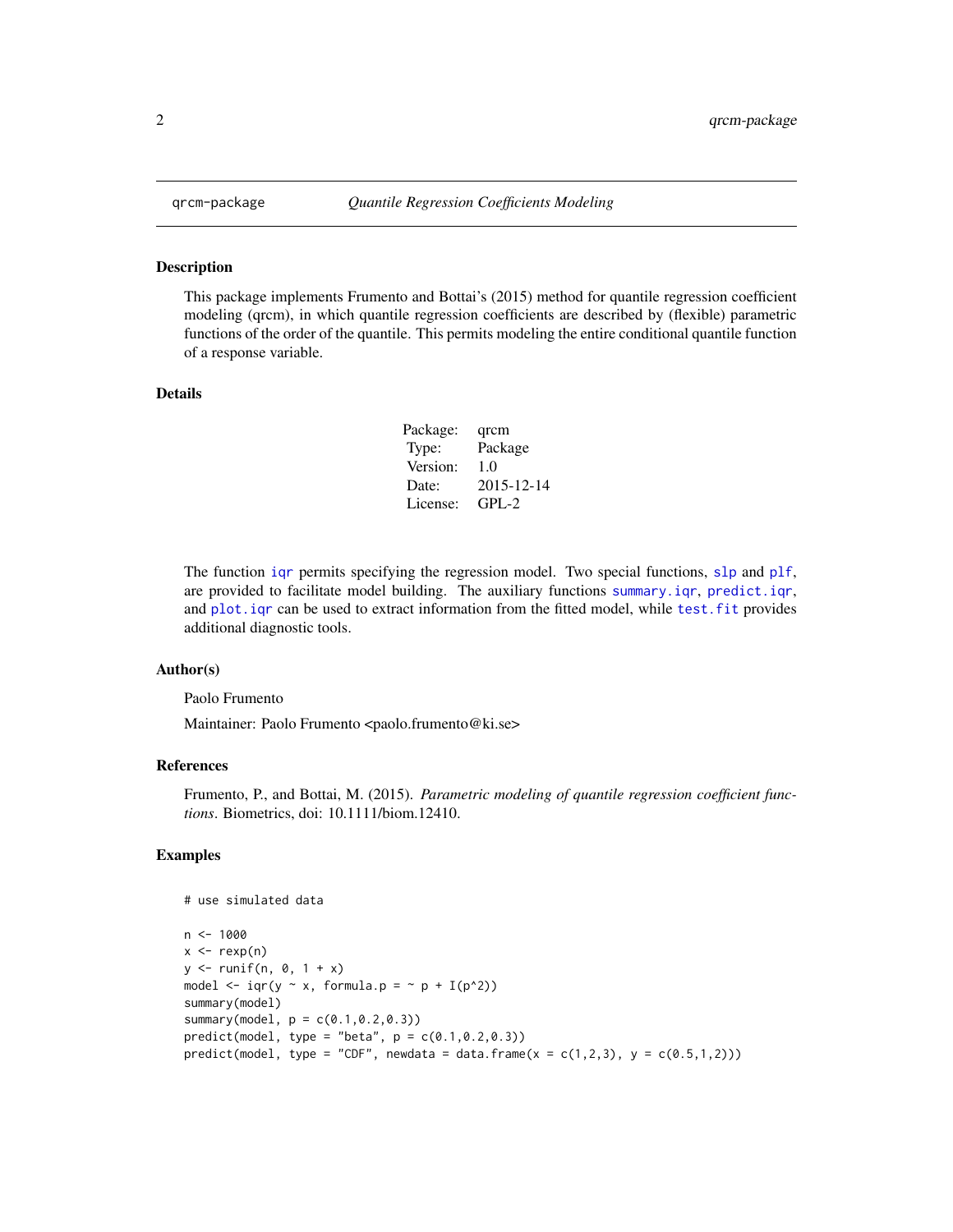```
predict(model, type = "QF", p = c(0.1, 0.2, 0.3), newdata = data frame(x = c(1, 2, 3)))predict(model, type = "sim", newdata = data-frame(x = c(1, 2, 3)))par(mfrow = c(1,2)); plot(mod 1, ask = FALSE)test.fit(model, R = 30)
```
#### iqr *Quantile Regression Coefficients Modeling*

#### Description

This function implements Frumento and Bottai's (2015) method for quantile regression coefficients modeling (qrcm). Quantile regression coefficients are described by (flexible) parametric functions of the order of the quantile.

#### Usage

```
iqr(formula, formula.p = ~ slp(p,3), weights, data, s, tol = 1e-5, maxit)
```
#### Arguments

| formula   | a two-sided formula of the form $y \sim x1 + x2 + $ : a symbolic description<br>of the quantile regression model.                                                            |
|-----------|------------------------------------------------------------------------------------------------------------------------------------------------------------------------------|
| formula.p | a one-sided formula of the form $\sim b1(p, \ldots) + b2(p, \ldots) + \ldots$ , describ-<br>ing how quantile regression coefficients depend on p, the order of the quantile. |
| weights   | an optional vector of weights to be used in the fitting process.                                                                                                             |
| data      | an optional data frame, list or environment containing the variables in formula.                                                                                             |
| S         | an optional 0/1 matrix that permits excluding some model coefficients (see 'Ex-<br>amples').                                                                                 |
| tol       | convergence criterion for numerical optimization.                                                                                                                            |
| maxit     | maximum number of iterations.                                                                                                                                                |

#### Details

Quantile regression permits modeling conditional quantiles of a response variabile, given a set of covariates. A linear model is used to describe the conditional quantile function:

$$
Q(p|x) = \beta_0(p) + \beta_1(p)x_1 + \beta_2(p)x_2 + \dots
$$

The model coefficients  $\beta(p)$  describe the effect of covariates on the p-th quantile of the response variable. Usually, one or more quantiles are estimated, corresponding to different values of  $p$ . Assume that each coefficient can be expressed as a parametric function of  $p$  of the form:

$$
\beta(p|\theta) = \theta_0 + \theta_1 b_1(p) + \theta_2 b_2(p) + \dots
$$

where  $b_1(p), b_2(p, \ldots)$  are known functions of p. If q is the dimension of  $x = (1, x_1, x_2, \ldots)$  and k is that of  $b(p) = (1, b_1(p), b_2(p), \ldots)$ , the entire conditional quantile function is described by a  $q \times k$  matrix  $\theta$  of model parameters.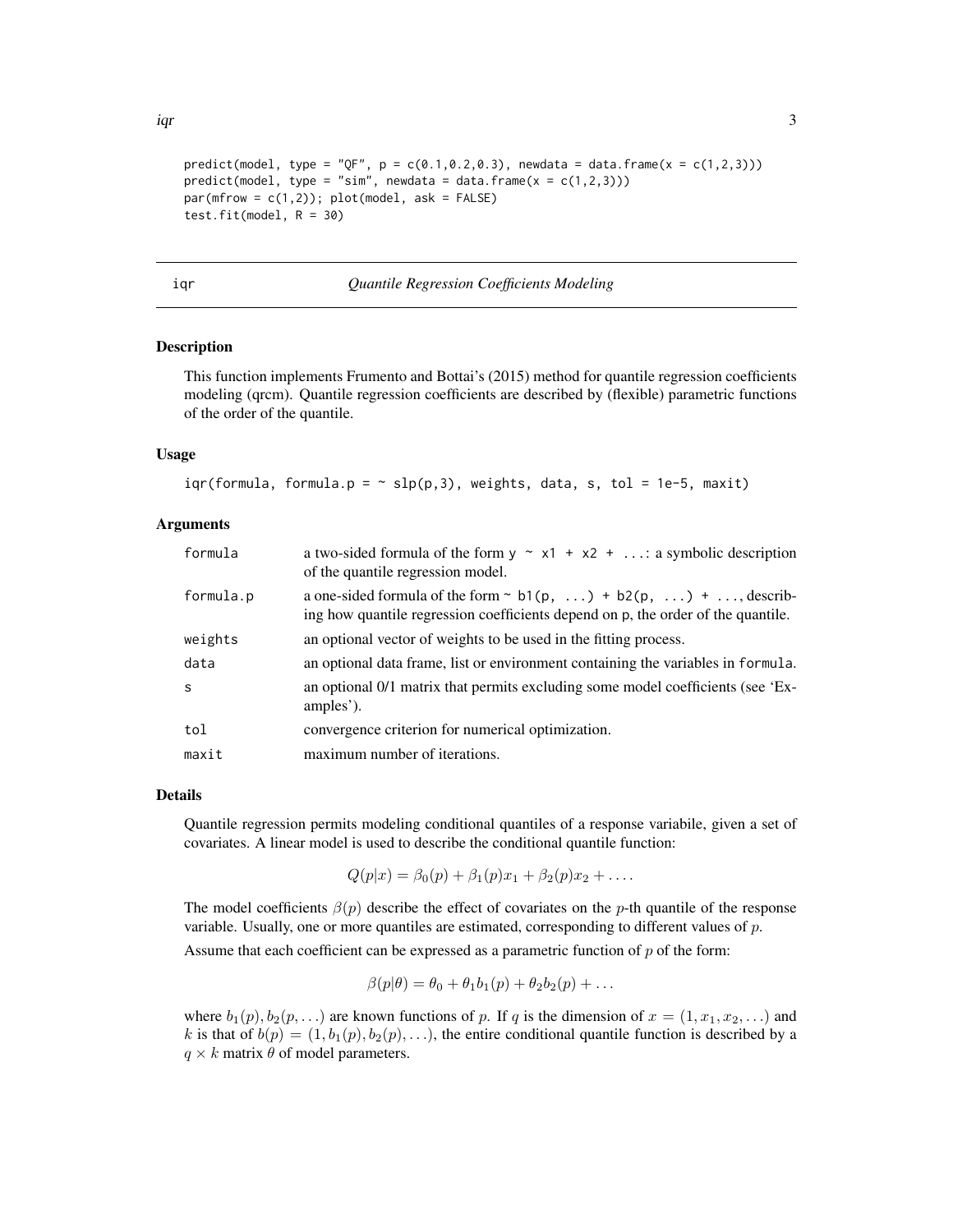<span id="page-3-0"></span>Users are required to specify two formulas: formula describes the regression model, while formula.p identifies the 'basis'  $b(p)$ . By default, formula.p =  $\sim$  slp(p, k = 3), a 3rd-degree shifted Legendre polynomial (see [slp](#page-11-1)). Any user-defined function  $b(p, \ldots)$  can be used, see 'Examples'.

Estimation of  $\theta$  is carried out by minimizing an integrated loss function, corresponding to the integral, over  $p$ , of the loss function of standard quantile regression. This motivates the acronym iqr (integrated quantile regression).

#### Value

An object of class "iqr", a list containing the following items:

| coefficients | a matrix of estimated model parameters describing the fitted quantile function.                                          |
|--------------|--------------------------------------------------------------------------------------------------------------------------|
| converged    | logical. The convergence status.                                                                                         |
| n.it         | the number of iterations.                                                                                                |
| call         | the matched call.                                                                                                        |
| obj.function | the value of the minimized integrated loss function.                                                                     |
| mf           | the model frame used.                                                                                                    |
| PDF, CDF     | the fitted values of the conditional probability density function (PDF) and cumu-<br>lative distribution function (CDF). |
| covar        | the estimated covariance matrix.                                                                                         |
| s            | the used 's' matrix.                                                                                                     |
|              |                                                                                                                          |

Use [summary.iqr](#page-12-1), [plot.iqr](#page-8-1), and [predict.iqr](#page-9-1) for summary information, plotting, and predictions from the fitted model. The function [test.fit](#page-14-1) can be used for goodness-of-fit assessment. The generic accessor functions coefficients, formula, terms, model.matrix, vcov are available to extract information from the fitted model.

#### **Note**

By expressing quantile regression coefficients as functions of  $p$ , a parametric model for the conditional quantile function is specified. The induced PDF and CDF can be used as diagnostic tools. Negative values of PDF indicate quantile crossing, i.e., the conditional quantile function is not monotonically increasing. Null values of PDF indicate observations that lie outside the estimated support of the data, defined by quantiles of order 0 and 1. If null or negative PDF values occur for a relatively large proportion of data, the model is probably misspecified or ill-defined. If the model is correct, the fitted CDF should approximately follow a Uniform(0,1) distribution. This idea is used to implement a goodness-of-fit test, see [summary.iqr](#page-12-1) and [test.fit](#page-14-1).

The intercept can be excluded from formula, e.g.,  $iqr(y \sim -1 + x)$ . This, however, implies that when  $x = 0$ , y is always 0. See example 5 in 'Examples'. The intercept can also be removed from formula.p. This is recommended if the data are bounded. For example, for strictly positive data, use igr(y ~ 1, formula.p = -1 +  $\text{slp}(p,3)$ ) to force the smallest quantile to be zero. See example 6 in 'Examples'.

#### Author(s)

Paolo Frumento <paolo.frumento@ki.se>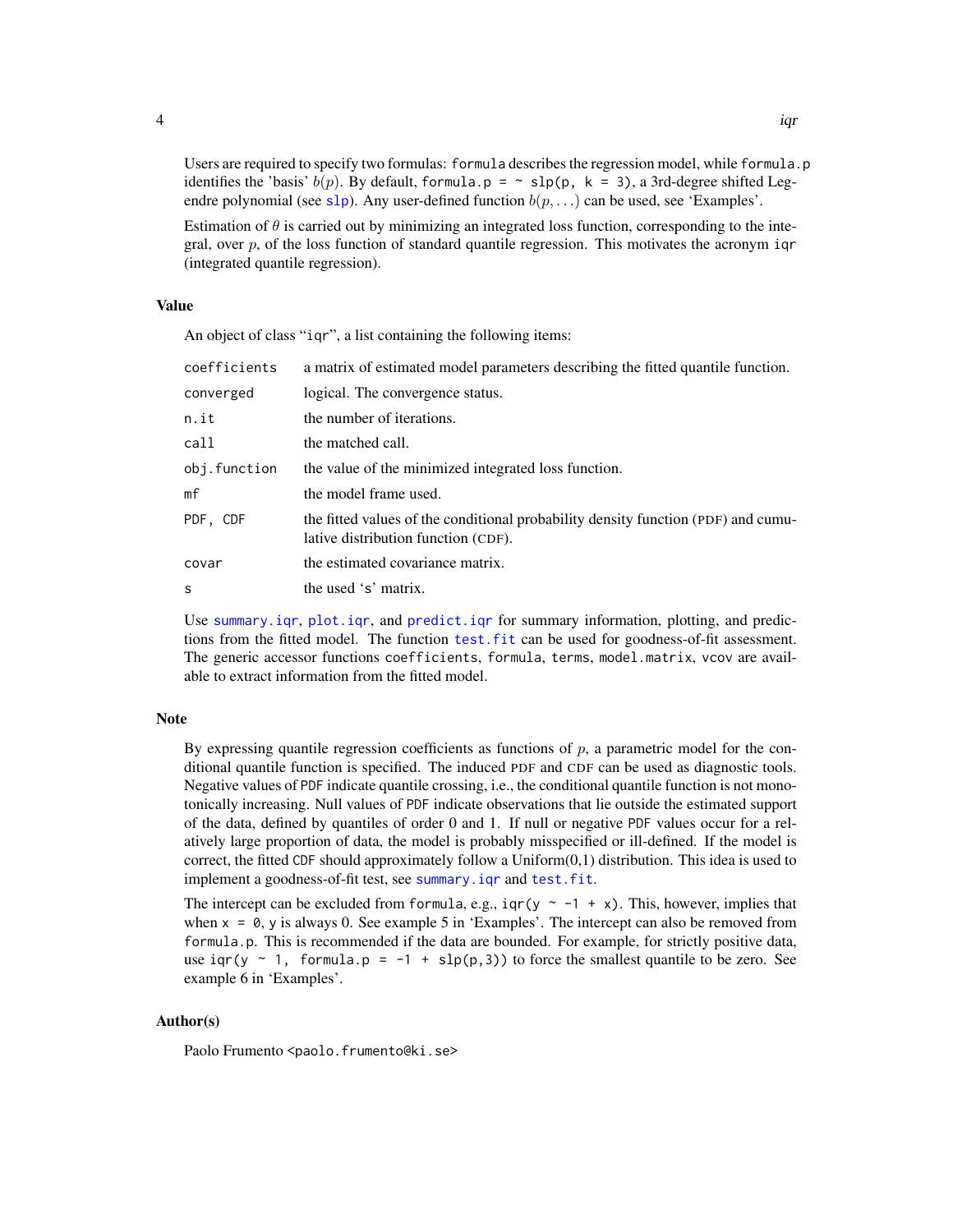#### References

Frumento, P., and Bottai, M. (2015). *Parametric modeling of quantile regression coefficient functions*. Biometrics, doi: 10.1111/biom.12410.

#### See Also

[summary.iqr](#page-12-1), [plot.iqr](#page-8-1), [predict.iqr](#page-9-1), for summary, plotting, and prediction, and [test.fit](#page-14-1) for goodness-of-fit assessment. [plf](#page-6-1) and [slp](#page-11-1) to define  $b(p)$  to be a piecewise linear function and a shifted Legendre polynomial basis, respectively.

#### Examples

##### Using simulated data in all examples

```
##### Example 1
n < -1000x \leftarrow runif(n)y \le - rnorm(n, 1 + x, 1 + x)
# true quantile function: Q(p | x) = beta\Theta(p) + beta1(p) * x, with
  # beta\theta(p) = beta1(p) = 1 + qnorm(p)
# fit the true model: b(p) = (1, qnorm(p))m1 \leq -iqr(y \sim x, \text{formula.} p = \sim I(qnorm(p)))# the fitted quantile regression coefficient functions are
  # beta0(p) = m1$coef[1,1] + m1$coef[1,2]*qnorm(p)
  # beta1(p) = m1$coef[2,1] + m1$coef[2,2]*qnorm(p)
# a basis b(p) = (1, p), i.e., beta(p) is assumed to be a linear function of p
m2 \leq -iqr(y \sim x, \text{formula.p} = \sim p)# a 'rich' basis b(p) = (1, p, p^2, \log(p), \log(1 - p))m3 <- iqr(y ~ x, formula.p = ~ p + I(p^2) + I(log(p)) + I(log(1 - p)))
# 'slp' creates an orthogonal spline basis using shifted Legendre polynomials
m4 \leq iqr(y \leq x, formula.p = \sim slp(p, k = 3)) # note that this is the default
# 'plf' creates the basis of a piecewise linear function
m5 \leq iqr(y \sim x, \text{formula.} p = \sim plf(p, \text{ knots} = c(0.1, 0.9)))summary(m1)
summary(m1, p = c(0.25, 0.5, 0.75))
test.fit(m1)
par(mfrow = c(1,2)); plot(m1, ask = FALSE)# see the documentation for 'summary.iqr', 'test.fit', and 'plot.iqr'
```
<span id="page-4-0"></span>iqr 5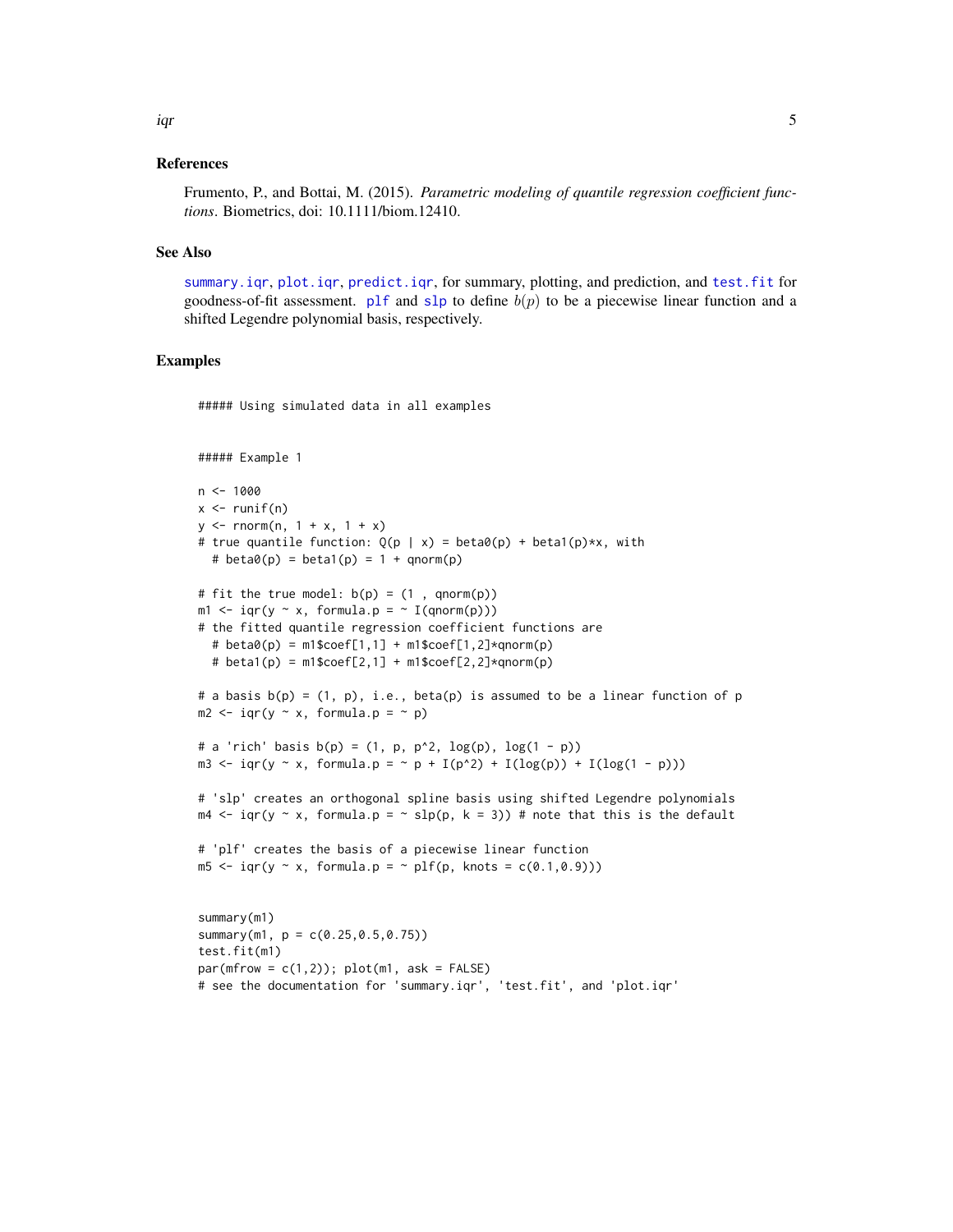```
##### Example 2 ### excluding coefficients
```

```
n < -1000x \leftarrow runif(n)qy <- function(p,x){(1 + qnorm(p)) + (1 + log(p)) *x}
# true quantile function: Q(p | x) = beta\Theta(p) + beta1(p) * x, with
 # beta\theta(p) = 1 + qnorm(p)# beta1(p) = 1 + log(p)y \leq -qy(runif(n), x) # to generate y, plug uniform p in qy(p,x)iqr(y \sim x, formula.p = \sim I(qnorm(p)) + I(log(p)))# I would like to exclude log(p) from beta0(p), and qnorm(p) from beta1(p)
# I set to 0 the corresponding entries of 's'
s \le matrix(1,2,3); s[1,3] \le s[2,2] \le 0iqr(y \sim x, formula.p = \sim I(qnorm(p)) + I(log(p)), s = s)
##### Example 3 ### excluding coefficients when b(p) is singular
n <- 1000
x \leftarrow runif(n)qy <- function(p,x){(1 + log(p) - 2*log(1 - p)) + (1 + log(p/(1 - p)))*x}
# true quantile function: Q(p | x) = beta\Theta(p) + beta1(p) *x, with
  # beta\theta(p) = 1 + \log(p) - 2 \times \log(1 - p)# beta1(p) = 1 + log(p/(1 - p))y \leq -qy(runif(n), x) # to generate y, plug uniform p in qy(p,x)iqr(y \sim x, \text{ formula.} p = \sim I(log(p)) + I(log(1 - p)) + I(log(p/(1 - p))))# \log(p/(1 - p)) is dropped due to singularity
# I want beta0(p) to be a function of log(p) and log(1 - p),
# and beta1(p) to depend on log(p/(1 - p)) alone
s \le matrix(1,2,4); s[2,2:3] \le 0iqr(y \sim x, \text{ formula}.p = \sim I(log(p)) + I(log(1 - p)) + I(log(p/(1 - p))), s = s)# log(p/(1 - p)) is not dropped
```

```
##### Example 4 ### using slp to test deviations from normality
```

```
n < -1000x \leftarrow runif(n)y \le - rnorm(n, 2 + x)
# the true model is normal, i.e., b(p) = (1, qnorm(p))summary(iqr(y ~ x, formula.p = \sim I(qnorm(p)) + slp(p,3)))
```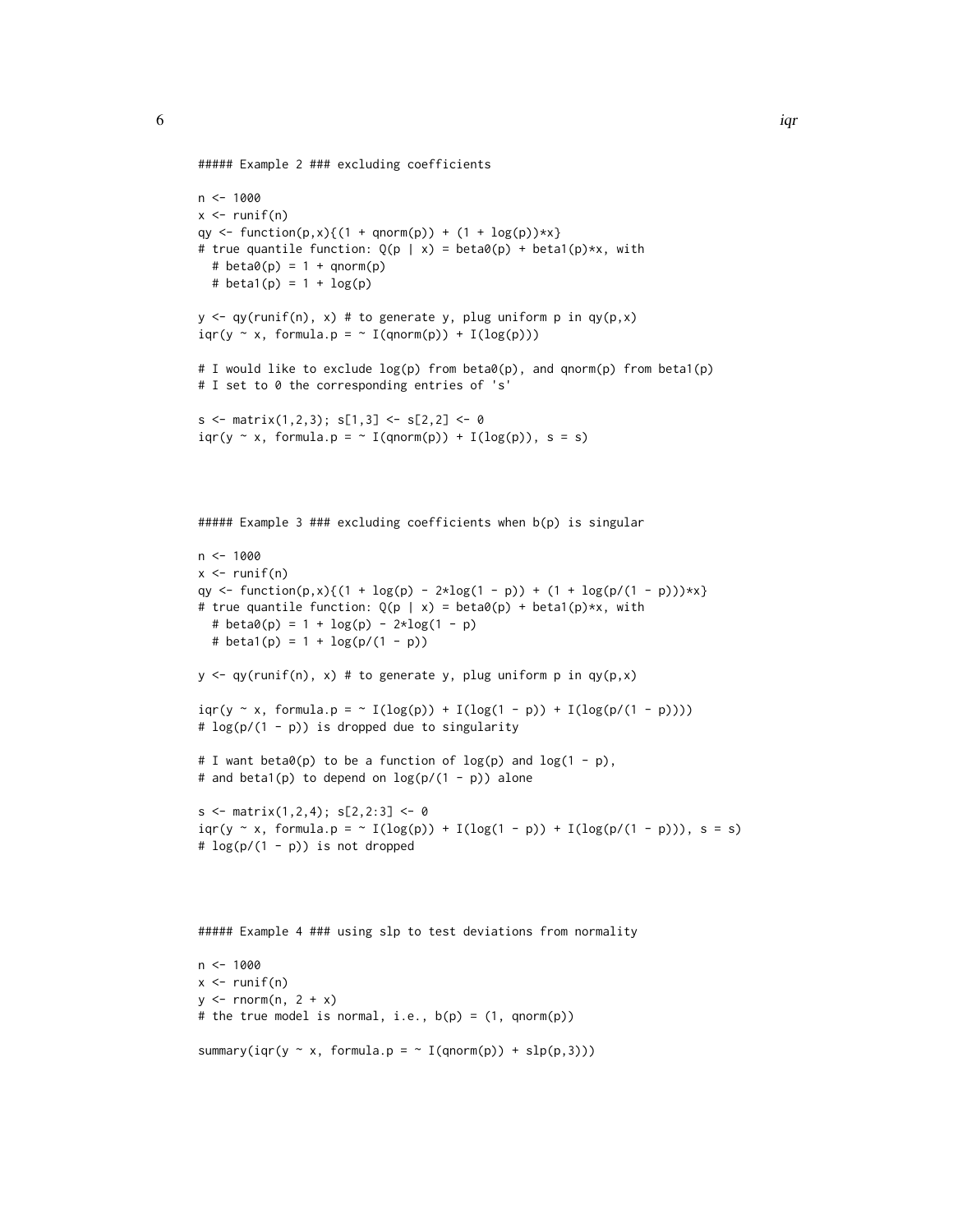```
# if slp(p,3) is not significant, no deviation from normality
```

```
##### Example 5 ### formula without intercept
```

```
n < -1000x \le- runif(n)
y \leftarrow runif(n, 0, x)
```

```
# True quantile function: Q(p | x) = p*x, i.e., beta\theta(p) = 0, beta1(p) = p# When x = 0, all quantiles of y are 0, i.e., the distribution is degenerated
# To explicitly model this, remove the intercept from 'formula'
```
 $iqr(y \sim -1 + x,$  formula.p =  $\sim$  p)

# the true model does not have intercept in b(p) either:

```
iqr(y \sim -1 + x, formula.p = \sim -1 + p)
```
##### Example 6 ### no covariates, strictly positive outcome

```
n < -1000y <- rgamma(n, 3,1)
# you know that Q(\theta) = \theta# remove intercept from 'formula.p', and use b(p) such that b(0) = 0
```

```
summary(iqr(y ~ 1, formula.p = \sim -1 + slp(p,5))) # shifted Legendre polynomials
summary(iqr(y ~ 1, formula.p = ~ -1 + sin(p*pi/2) + I(qbeta(p,2,4)))) # unusual basis
summary(iqr(y ~ 1, formula.p = \sim -1 + I(sqrt(p))*I(log(1 - p)))) # you can include interactions
```
##### Example 7 ### revisiting the classical linear model

```
n < -1000x \leftarrow runif(n)y \le -2 + 3*x + \text{norm}(n, \emptyset, 1) \neq \text{beta0} = 2, \text{ beta1} = 3iqr(y \sim x, formula.p = \sim I(qnorm(p)), s = matrix(c(1,1,1,0),2))
# first column of coefficients: (beta0, beta1)
# top-right coefficient: residual standard deviation
```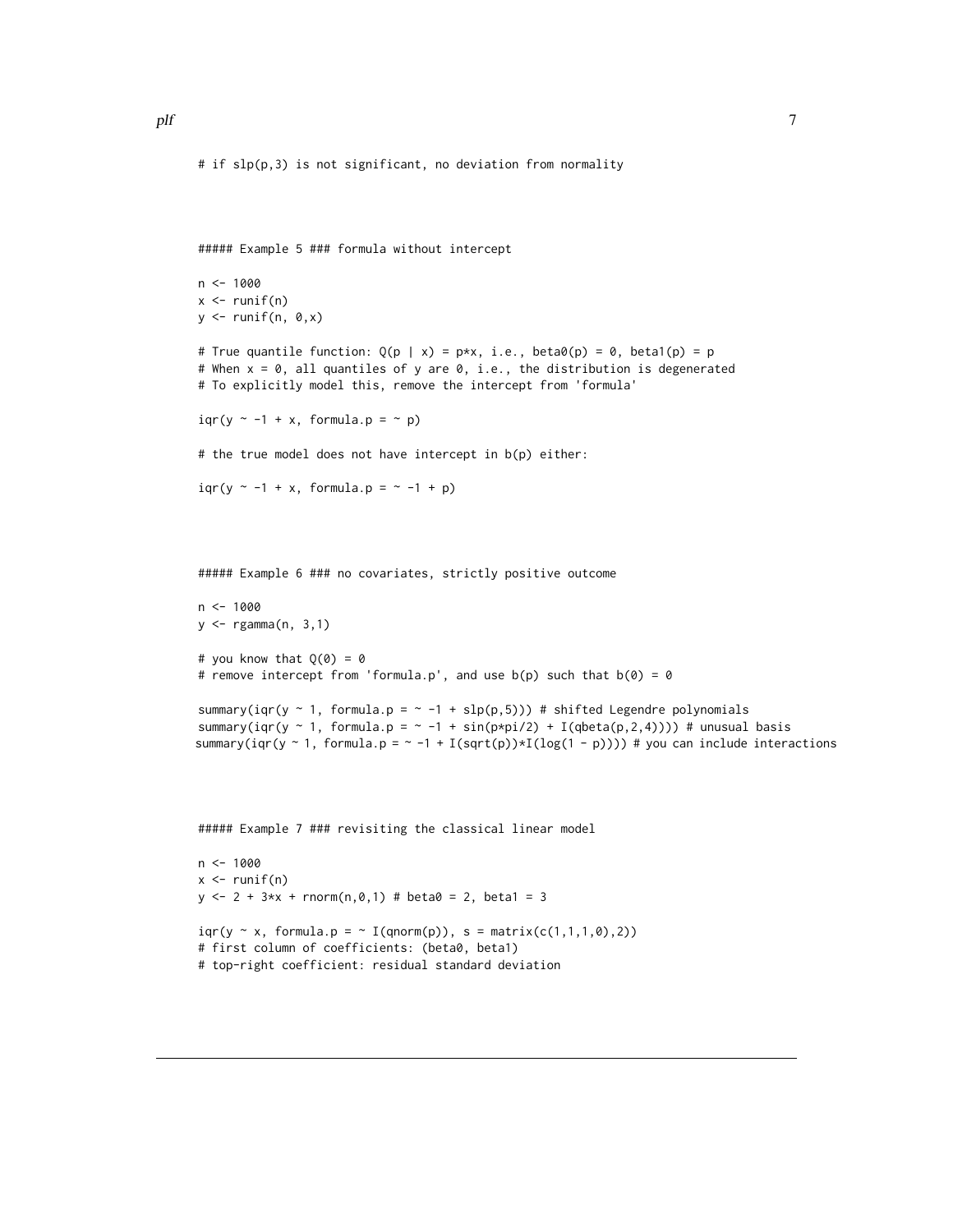#### <span id="page-7-0"></span>Description

Generates  $b_1(p), b_2(p), \ldots$  such that, for  $0 \le p \le 1$ ,

 $\theta_1 * b_1(p) + \theta_2 * b_2(p) + \ldots$ 

is a piecewise linear function with slopes  $(\theta_1, \theta_2, \ldots)$ .

#### Usage

plf(p, knots)

#### Arguments

|       | a numeric vector of values between 0 and 1.                                           |
|-------|---------------------------------------------------------------------------------------|
| knots | a set of <i>internal</i> knots between 0 and 1. It can be NULL for no internal knots. |

#### Details

This function permits computing a piecewise linear function on the unit interval. A different slope holds between each pair of knots, and the function is continuous at the knots.

#### Value

A matrix with one row for each element of p, and length(knots) + 1 columns. The knots are returned as attr(, "knots"). Any linear combination of the basis matrix is a piecewise linear function where each coefficient represents the slope in the corresponding sub-interval (see 'Examples').

#### Note

This function is typically used within a call to [iqr](#page-2-1). A piecewise linear function can be used to describe how quantile regression coefficients depend on the order of the quantile.

#### Author(s)

Paolo Frumento <paolo.frumento@ki.se>

#### See Also

[slp](#page-11-1), for shifted Legendre polynomials.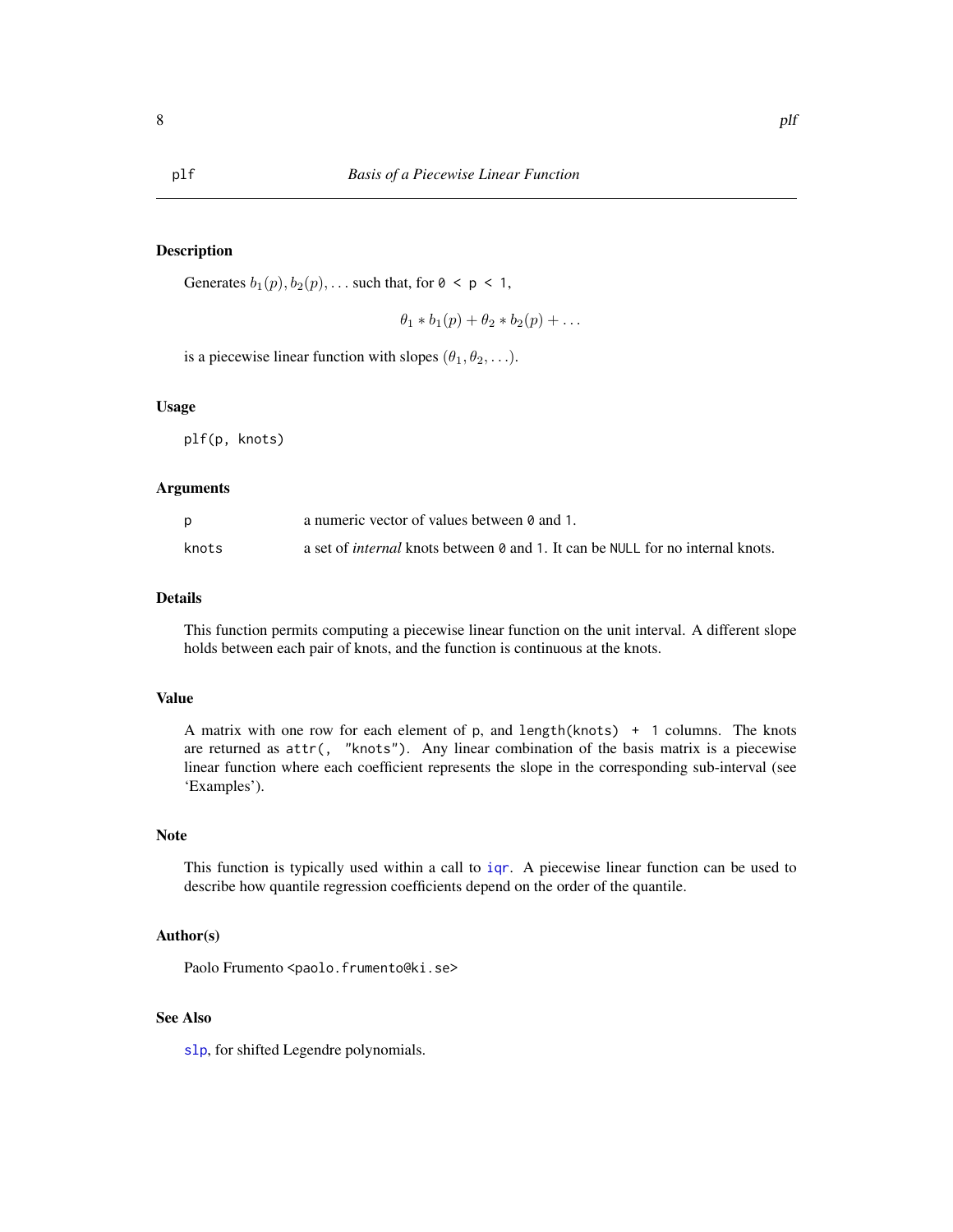#### <span id="page-8-0"></span>plot.iqr 9

#### Examples

```
p \leq -\text{seq}(0,1, 0.1)a1 \leftarrow plf(p, knots = NULL) # returns p
a2 \leq plf(p, knots = c(0.2, 0.7))plot(p, 3 + 1 \times a2[, 1] - 1 \times a2[, 2] + 2 \times a2[, 3], type = "1")
  # intercept = 3; slopes = (1, -1, 2)
```
#### plot.iqr *Plot Quantile Regression Coefficients*

#### Description

Plots quantile regression coefficients  $\beta(p)$  as a function of p, based on a fitted model of class "iqr".

#### Usage

## S3 method for class 'iqr'  $plot(x, conf.int = TRUE, which = NULL, ask = TRUE, ...)$ 

#### Arguments

| $\mathsf{x}$ | an object of class "igr", typically the result of a call to igr.                                                          |
|--------------|---------------------------------------------------------------------------------------------------------------------------|
| conf.int     | logical. If TRUE, asymptotic 95% confidence intervals are added to the plot.                                              |
| which        | an optional numerical vector indicating which coefficient(s) to plot. If which $=$<br>NULL, all coefficients are plotted. |
| ask          | logical. If which = NULL and $ask$ = TRUE (the default), you will be asked<br>interactively which coefficients to plot.   |
| $\cdots$     | additional graphical parameters, that can include x1im, y1im, x1ab, y1ab,<br>col, 1wd. See par.                           |

#### Details

Using iqr, each quantile regression coefficient  $\beta(p)$  is described by a linear combination of known parametric functions of p. With this command, a plot of  $\beta(p)$  versus p is created. If ask = TRUE, an additional option permits plotting a Q-Q plot of the fitted cumulative distribution function, that should follow a  $U(0,1)$  distribution if the model is correctly specified. See also test. fit for a formal test of uniformity.

#### Author(s)

Paolo Frumento <paolo.frumento@ki.se>

#### See Also

[iqr](#page-2-1) for model fitting; [summary.iqr](#page-12-1) and [predict.iqr](#page-9-1) for model summary and prediction.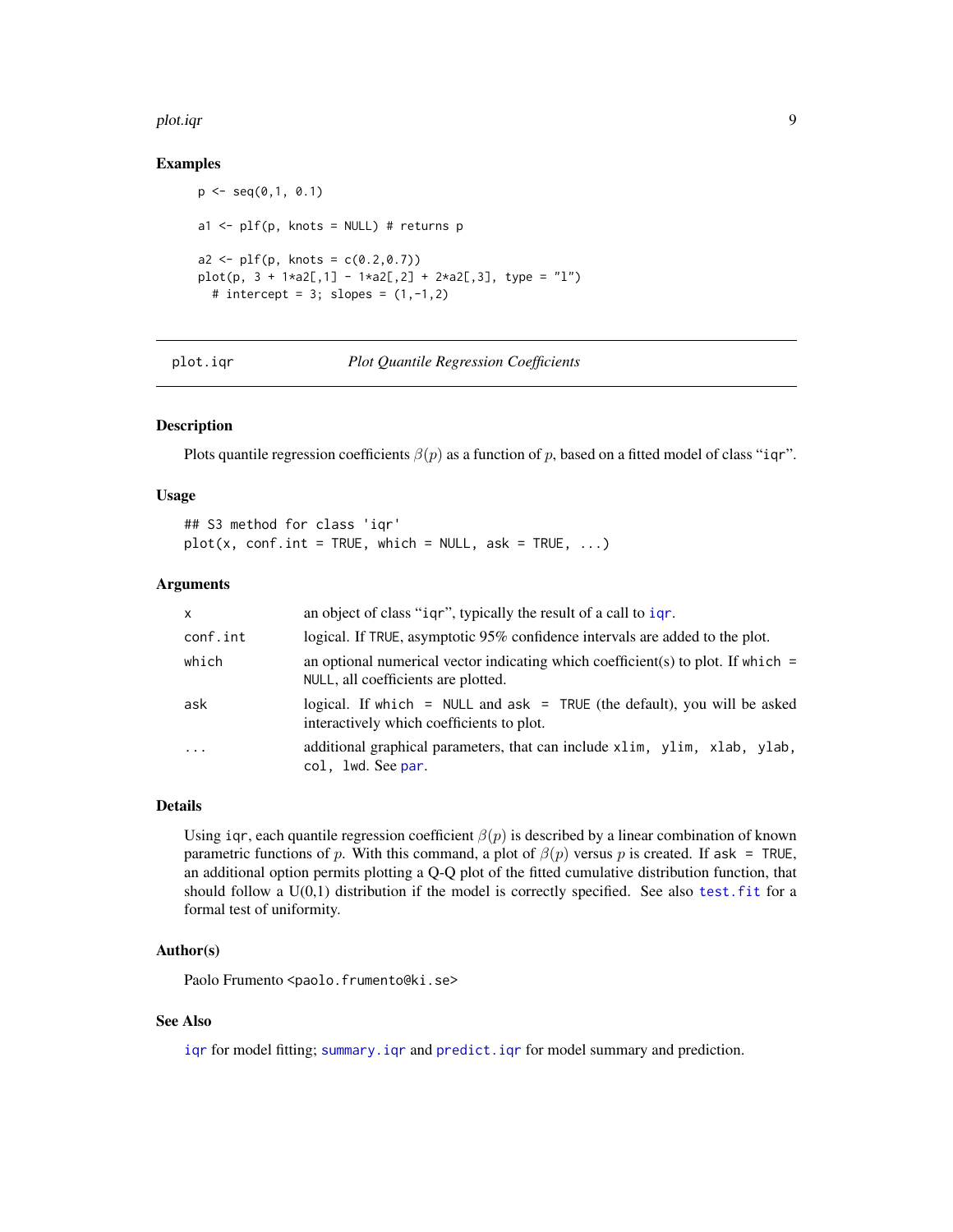#### Examples

```
# using simulated data
n < -1000x \leftarrow runif(n)qy \leftarrow function(p,x){p^2 + x*log(p)}
# true quantile function: Q(p | x) = beta\Theta(p) + beta1(p) * x, with
   # beta\theta(p) = p^2# beta1(p) = log(p)y <- qy(runif(n), x) # to generate y, plug uniform p in qy(p,x)
par(mfrow = c(1,2))plot(iqr(y \sim x, formula.p = \sim slp(p,3)), ask = FALSE)
# flexible fit with shifted Legendre polynomials
```
<span id="page-9-1"></span>predict.iqr *Prediction After Quantile Regression Coefficients Modeling*

#### Description

Predictions from an object of class "iqr".

#### Usage

```
## S3 method for class 'iqr'
predict(object, type = c("beta", "CDF", "QF", "sim"), newdata, p, se = TRUE, ...)
```
#### Arguments

| object     | an object of class "igr", the result of a call to igr.                                                                                                                                                   |
|------------|----------------------------------------------------------------------------------------------------------------------------------------------------------------------------------------------------------|
| type       | a character string specifying the type of prediction. See 'Details'.                                                                                                                                     |
| newdata    | an optional data frame in which to look for variables with which to predict. If<br>omitted, the data are used. For type $=$ "CDF", it must include the response<br>variable. Ignored if $type = "beta".$ |
| p          | a numeric vector indicating the order(s) of the quantile to predict. Only used if<br>type = "beta" or type = " $0$ F".                                                                                   |
| se         | logical. If TRUE (the default), standard errors of the prediction will be computed.<br>Only used if type = "beta" or type = "QF".                                                                        |
| $\ddots$ . | for future methods.                                                                                                                                                                                      |
|            |                                                                                                                                                                                                          |

#### Details

Using [iqr](#page-2-1), quantile regression coefficients  $\beta(p)$  are modeled as parametric functions of p, the order of the quantile. This implies that the model parameter is *not*  $\beta(p)$  itself. The function predict.iqr permits computing  $\beta(p)$  and other quantities of interest, as detailed below.

<span id="page-9-0"></span>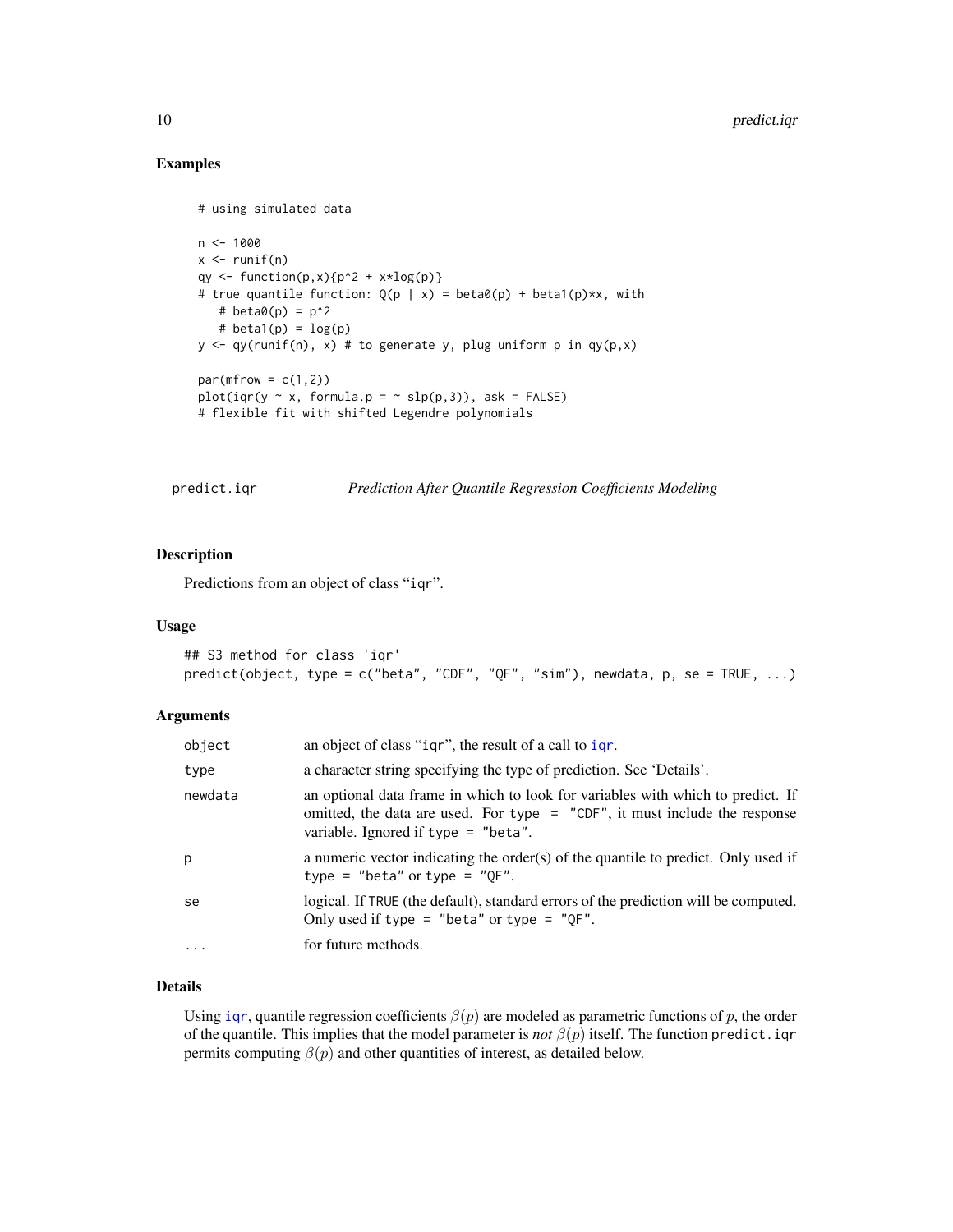#### <span id="page-10-0"></span>predict.iqr the contract of the contract of the contract of the contract of the contract of the contract of the contract of the contract of the contract of the contract of the contract of the contract of the contract of th

- if type = "beta" (the default),  $\beta(p)$  is returned at the supplied value(s) of p. If p is missing, a default  $p = (0.01, ..., 0.99)$  is used.
- if type = "CDF", the value of the fitted CDF (cumulative distribution function) and PDF (probability density function) are computed.
- if type = "QF", the fitted values  $x'\beta(p)$ , corresponding to the conditional quantile function, are computed at the supplied values of p.
- if type = "sim", data are simulated from the fitted model. To simulate the data, the fitted conditional quantile function is computed at randomly generated p following a Uniform $(0,1)$ distribution.

#### Value

- if type = "beta" a list with one item for each covariate in the model. Each element of the list is a data frame with columns (p, beta, se, low, up) reporting  $\beta(p)$ , its estimated standard error, and the corresponding 95% confidence interval. If se = FALSE, the last three columns are not computed.
- if type = "CDF", a two-columns data frame (CDF,PDF).
- if type  $=$  "QF" and se  $=$  FALSE, a data frame with one row for each observation, and one column for each value of p. If se = TRUE, a list of two data frames,  $fit$  (predictions) and se.fit (standard errors).
- if type = "sim", a vector of simulated data.

#### Note

Prediction may generate quantile crossing if the support of the new covariates values supplied in newdata is different from that of the observed data.

#### Author(s)

Paolo Frumento <paolo.frumento@ki.se>

#### See Also

[iqr](#page-2-1), for model fitting; [summary.iqr](#page-12-1) and [plot.iqr](#page-8-1), for summarizing and plotting iqr objects.

#### Examples

```
# using simulated data
n < -1000x \leftarrow runif(n)y \leq -r \log i s(n, 1 + x, 1 + x)# true quantile function: Q(p | x) = beta\Theta(p) + beta1(p) * x, with
  # beta\theta(p) = \beta(1 - p) = 1 + \log(p/(1 - p))model \leq iqr(y \leq x, formula.p = \leq I(log(p)) + I(log(1 - p)))
# (fit asymmetric logistic distribution)
```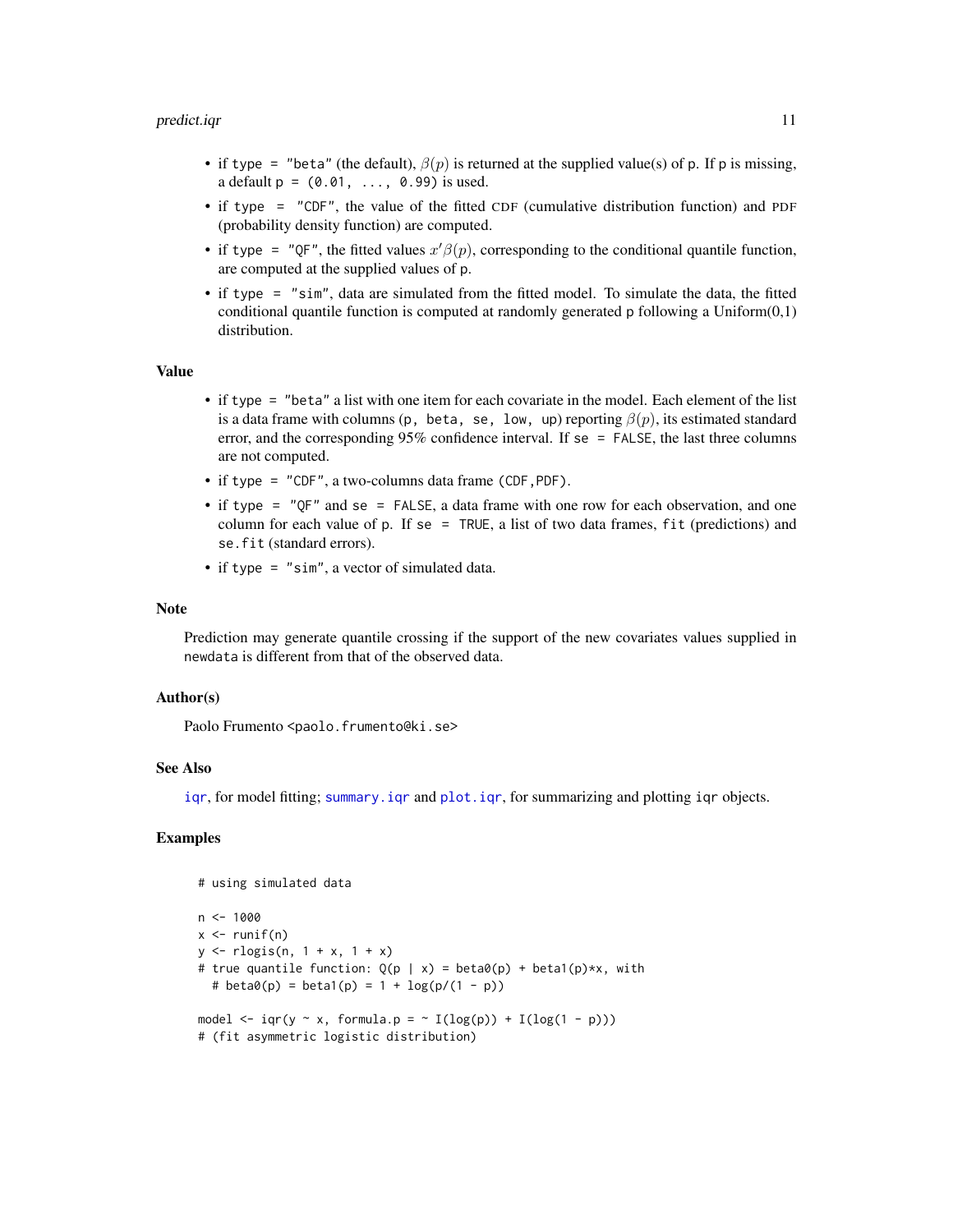```
# predict beta(0.25), beta(0.5), beta(0.75)
predict(model, type = "beta", p = c(0.25, 0.5, 0.75))# predict the CDF and the PDF at new values of x and y
predict(model, type = "CDF", newdata = data.frame(x = c(.1, .2, .3), y = c(1, 2, 3)))
# computes the quantile function at new x, for p = (0.25, 0.5, 0.75)predict(model, type = "QF", p = c(0.25, 0.5, 0.75), newdata = data.frame(x = c(.1,.2,.3)))
# simulate data from the fitted model
ysim <- predict(model, type = "sim") # 'newdata' can be supplied
# if the model is correct, the distribution of y and that of ysim should be similar
qy \leq quantile(y, prob = seq(.1,.9,.1))
qsim \leq quantile(ysim, prob = seq(.1,.9,.1))
plot(qy, qsim); abline(0,1)
```
#### slp *Shifted Legendre Polynomials*

#### Description

Computes shifted Legendre polynomials.

#### Usage

 $slp(p, k = 3,$  intercept = FALSE)

#### Arguments

| p         | the variable for which to compute the polynomials. Must be $\theta \leq p \leq 1$ . |
|-----------|-------------------------------------------------------------------------------------|
| k         | the degree of the polynomial.                                                       |
| intercept | logical. If TRUE, the polynomials include the constant term.                        |

#### Details

Shifted Legendre polynomials (SLP) are orthogonal polynomial functions in (0,1) that can be used to build a spline basis, typically within a call to  $iqr$ . The constant term is omitted unless intercept = TRUE: for example, the first two SLP are  $(2*p - 1, 6*p^2 - 6*p + 1)$ , but slp(p, k = 2) will only return  $(2*p, 6*p^2 - 6*p)$ .

#### Value

An object of class "slp", i.e., a matrix with the same number of rows as p, and with k columns named slp1, slp2, ... containing the SLP of the corresponding orders. The value of k is reported as attribute.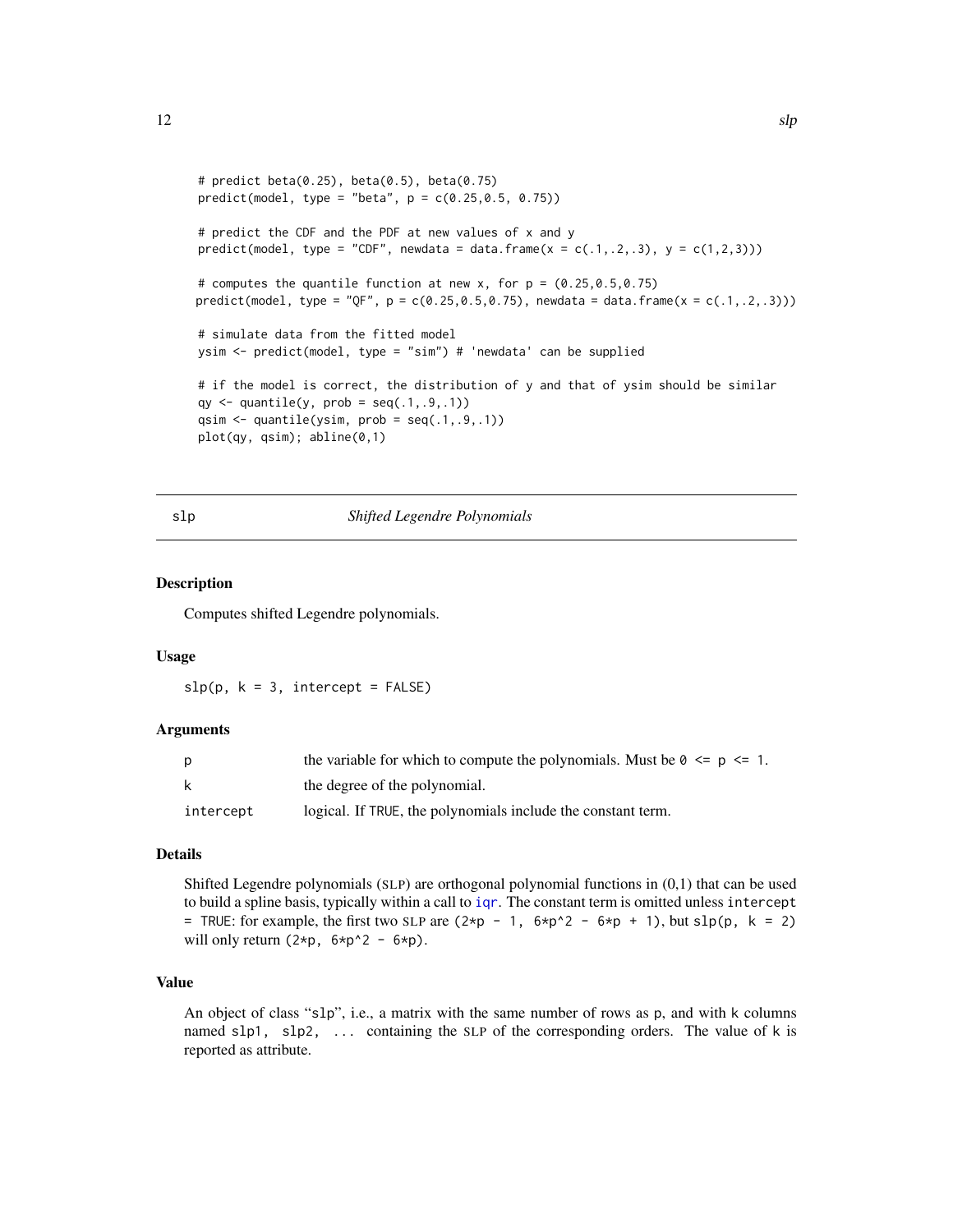#### <span id="page-12-0"></span>summary.iqr 13

#### Note

The estimation algorithm of iqr is optimized for objects of class "slp", which means that using formula.p =  $\sim$  slp(p, k) instead of formula.p =  $\sim$  p + I(p^2) + ... + I(p^k) will result in a quicker computation, even with  $k = 1$ , with equivalent results. The default for iqr is formula.p =  $\sim$  slp(p, k = 3).

#### Author(s)

Paolo Frumento <paolo.frumento@ki.se>

#### References

Refaat El Attar (2009), *Legendre Polynomials and Functions*, CreateSpace, ISBN 978-1-4414- 9012-4.

#### See Also

[plf](#page-6-1), for piecewise linear functions in the unit interval.

#### Examples

```
p \leftarrow \text{seq}(0, 1, 0.1)slp(p, k = 1) # = 2*p
slp(p, k = 1, intercept = TRUE) # = 2*p - 1 (this is the true SLP of order 1)
slp(p, k = 3) # a linear combination of (p, p^2, p^3), with slp(\emptyset, k) = 0
```
<span id="page-12-1"></span>summary.iqr *Summary After Quantile Regression Coefficients Modeling*

### Description

Summary of an object of class "iqr".

#### Usage

## S3 method for class 'iqr' summary(object,  $p$ , cov = FALSE,  $k = 10$ , ...)

#### Arguments

| object   | an object of class "igr", the result of a call to igr.                                                                                                                                                                |  |
|----------|-----------------------------------------------------------------------------------------------------------------------------------------------------------------------------------------------------------------------|--|
| р        | an optional vector of quantiles.                                                                                                                                                                                      |  |
| COV      | logical. If TRUE, the covariance matrix of $\beta(p)$ is reported. Ignored if p is<br>missing.                                                                                                                        |  |
| k        | the number of subdivisions $(>= 3)$ for a chi-squared goodness-of-fit test. If a<br>vector is supplied, the test is performed at each value of k. Default is $k = 10$ .<br>See 'Value' for a description of the test. |  |
| $\cdots$ | for future methods.                                                                                                                                                                                                   |  |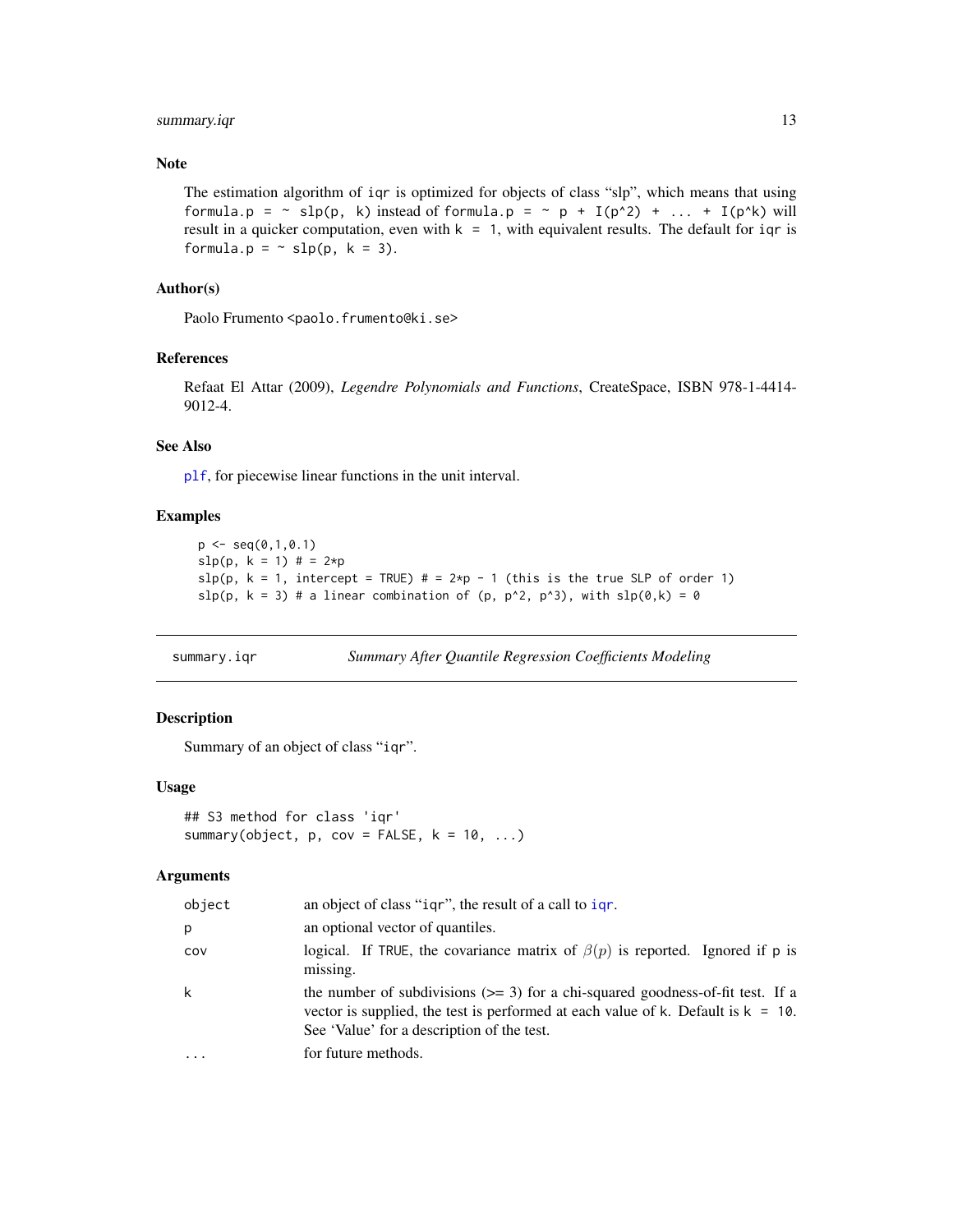#### <span id="page-13-0"></span>Details

If p is missing, a summary of the fitted model is reported. This includes the estimated coefficients, their standard errors, and other summaries (see 'Value'). If p is supplied, the quantile regression coefficients of order p are extrapolated and summarized.

#### Value

If p is supplied, a standard summary of the estimated quantile regression coefficients is returned for each value of p. If cov = TRUE, the covariance matrix is also reported.

If p is missing (the default), a list with the following items:

| converged    | logical value indicating the convergence status.                                                                                                                                                                                                                                                                                                                                                                                                                                                                       |
|--------------|------------------------------------------------------------------------------------------------------------------------------------------------------------------------------------------------------------------------------------------------------------------------------------------------------------------------------------------------------------------------------------------------------------------------------------------------------------------------------------------------------------------------|
| n.it         | the number of iterations.                                                                                                                                                                                                                                                                                                                                                                                                                                                                                              |
| n            | the number of observations.                                                                                                                                                                                                                                                                                                                                                                                                                                                                                            |
| free.par     | the number of free parameters in the model.                                                                                                                                                                                                                                                                                                                                                                                                                                                                            |
| coefficients | the matrix of estimated coefficients. Each row corresponds to a covariate, while<br>each column corresponds to an element of $b(p)$ , the set of functions that describe<br>how quantile regression coefficients vary with the order of the quantile. See<br>'Examples'.                                                                                                                                                                                                                                               |
| se           | the estimated standard errors.                                                                                                                                                                                                                                                                                                                                                                                                                                                                                         |
| test.x       | Wald test for the covariates. Each row of coefficients is tested for nullity.                                                                                                                                                                                                                                                                                                                                                                                                                                          |
| test.p       | Wald test for the building blocks of the quantile function. Each <i>column</i> of<br>coefficients is tested for nullity.                                                                                                                                                                                                                                                                                                                                                                                               |
| obj.function | the minimized loss function.                                                                                                                                                                                                                                                                                                                                                                                                                                                                                           |
| test.fit     | a chi-squared test for goodness-of-fit. If the model is correctly specified, object \$CDF<br>has a Uniform distribution. The unit interval is divided into k subintervals, and a<br>Hosmer-Lemeshow chi-squared test with $k - 2$ degrees of freedom is performed<br>to compare the empirical frequency of each subinterval with its expected value<br>under the null hypothesis. This test is generally reliable but may be too conser-<br>vative. A more accurate goodness-of-fit procedure is offered by test. fit. |
| call         | the matched call.                                                                                                                                                                                                                                                                                                                                                                                                                                                                                                      |

#### Author(s)

Paolo Frumento <paolo.frumento@ki.se>

#### See Also

[iqr](#page-2-1), for model fitting; [predict.iqr](#page-9-1) and [plot.iqr](#page-8-1), for predicting and plotting objects of class "iqr". [test.fit](#page-14-1) for another goodness-of-fit test.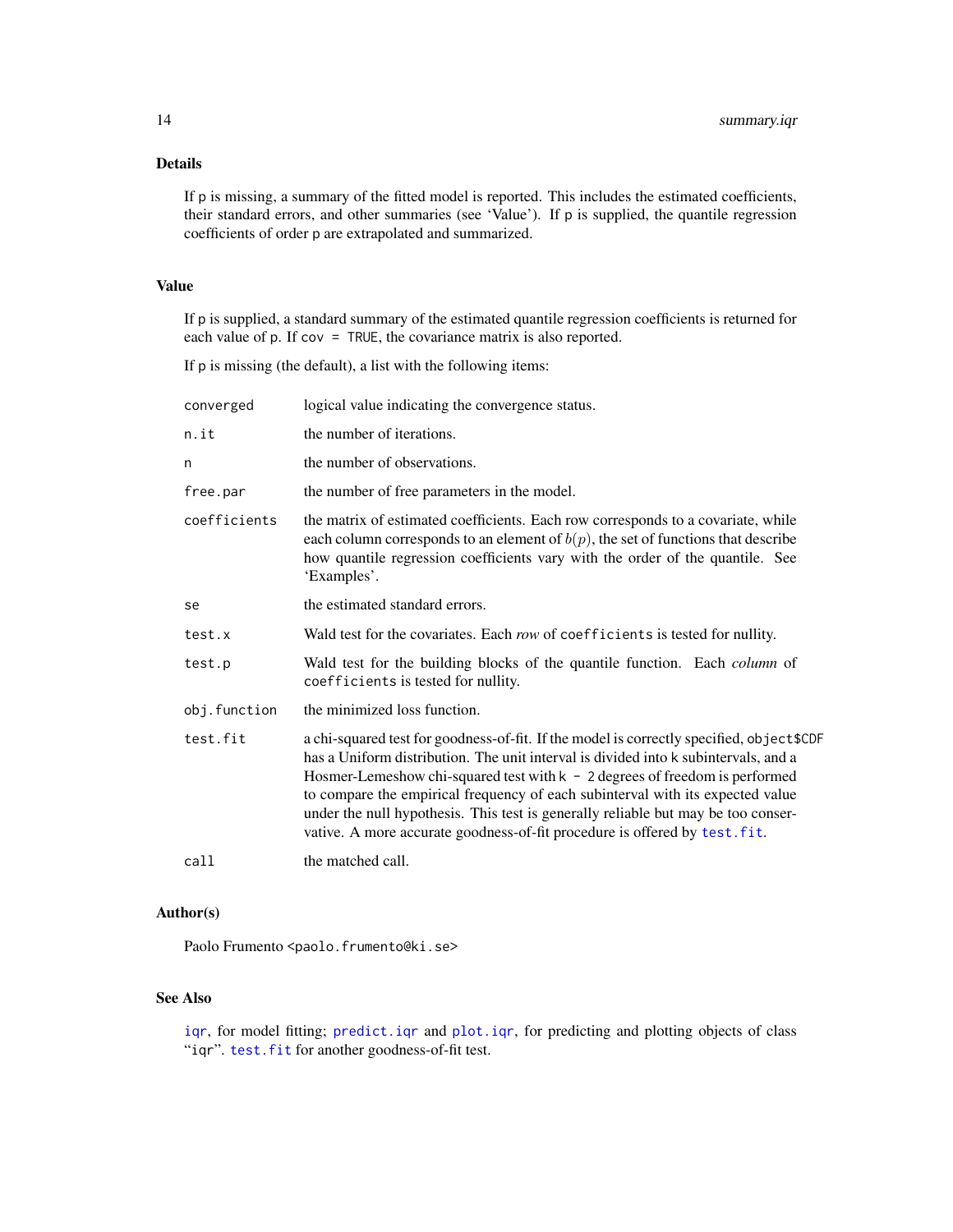#### <span id="page-14-0"></span>test.fit  $\frac{15}{15}$

#### Examples

```
# using simulated data
set.seed(1234); n <- 1000
x1 \leftarrow \text{resp}(n)x2 \le- runif(n)
qy \leftarrow function(p,x){qnorm(p)*(1 + x)}
# true quantile function: Q(p | x) = beta\theta(p) + beta1(p) *x, with
   # beta\theta(p) = beta1(p) = qnorm(p)
y \leq -qy(runif(n), x1) # to generate y, plug uniform p in qy(p,x)# note that x2 does not enter
model \leq iqr(y \leq x1 + x2, formula.p = \leq I(qnorm(p)) + p + I(p^2))
# beta(p) is modeled by linear combinations of b(p) = (1, qnorm(p), p, p^2)summary(model)
# interpretation:
  # beta0(p) = model$coef[1,]*b(p)
  # beta1(p) = model$coef[2,]*b(p); etc.
# x2 and (p, p^2) are not significant
# the goodness-of-fit test is passed
```
summary(model,  $p = c(0.25, 0.75)$ ) # summary of beta(p) at selected quantiles

<span id="page-14-1"></span>test.fit *Goodness-of-Fit Test*

#### Description

Goodness-of-fit test for a model fitted with [iqr](#page-2-1). The Kolmogorov-Smirnov statistic and the Cramer-Von Mises statistic are computed. Their distribution under the null hypothesis is estimated with Monte Carlo (see 'Details').

#### Usage

test.fit(object,  $R = 100$ )

#### Arguments

| object | an object of class "igr".           |
|--------|-------------------------------------|
| R      | number of Monte Carlo replications. |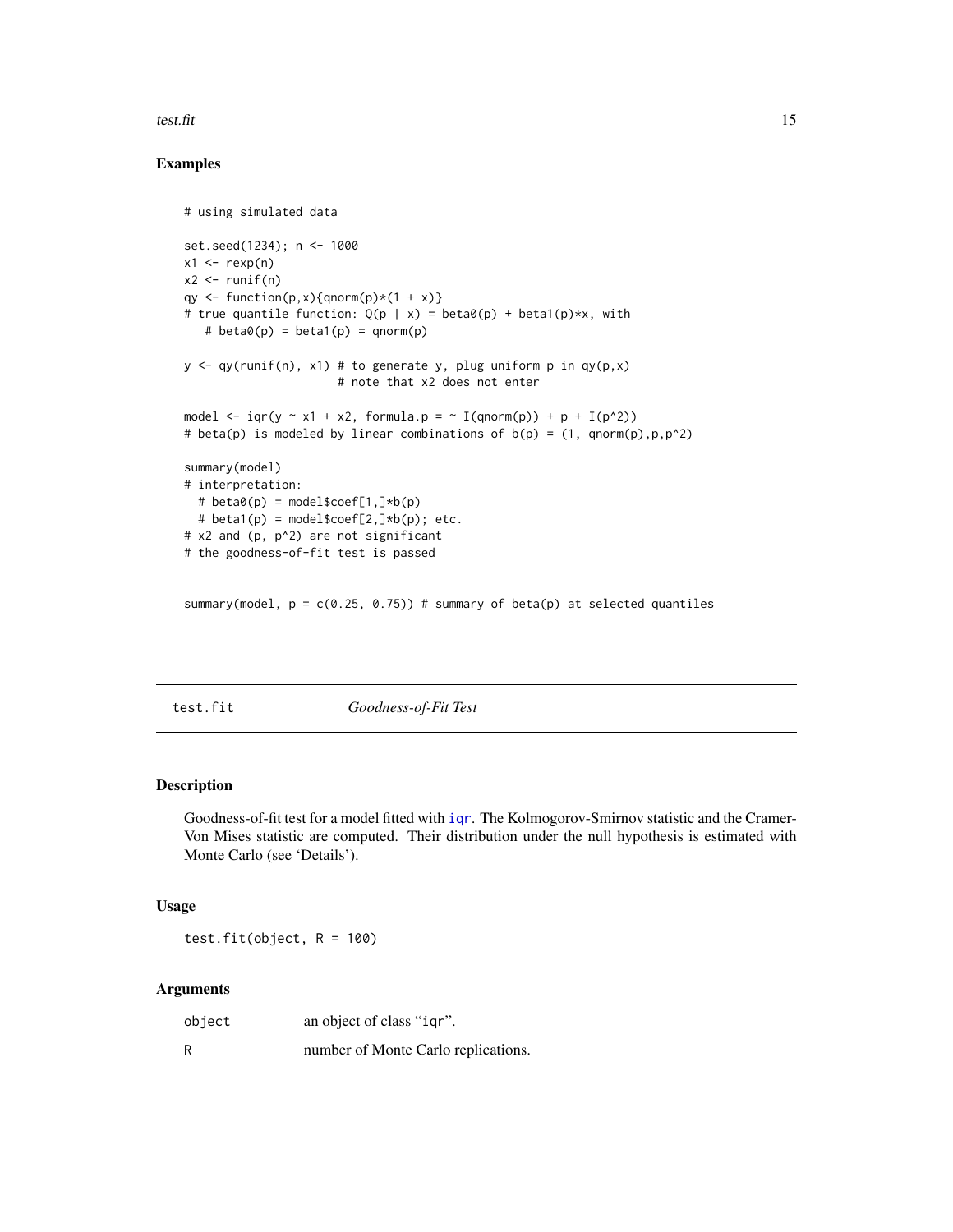#### Details

This function permits assessing goodness of fit by testing the null hypothesis that the CDF values follow a  $U(0, 1)$  distribution, indicating that the model is correctly specified. Since the CDF values depend on estimated parameters, the distribution of the test statistic is not known. To evaluate it, the model is fitted on R simulated datasets generated under the null hypothesis.

#### Value

a matrix with columns statistic and p.value, reporting the Kolmogorov-Smirnov and Cramer-Von Mises statistic and the associated p-values evaluated with Monte Carlo.

#### Note

A chi-squared test for the same null hypothesis is performed by [summary.iqr](#page-12-1). We recommend using test.fit for a more accurate inference. In particular, the chi-square test is very unreliable when the model is bounded or has no intercept.

#### Author(s)

Paolo Frumento <paolo.frumento@ki.se>

#### References

Frumento, P., and Bottai, M. (2015). *Parametric modeling of quantile regression coefficient functions*. Biometrics, doi: 10.1111/biom.12410.

#### Examples

```
y <- rnorm(1000)
ml \leq iqr(y \sim 1, formula.p = \sim I(qnorm(p))) # correct
m2 \leq -iqr(y \sim 1, formula.p = \sim p) # misspecified
test.fit(m1)
test.fit(m2)
```
<span id="page-15-0"></span>